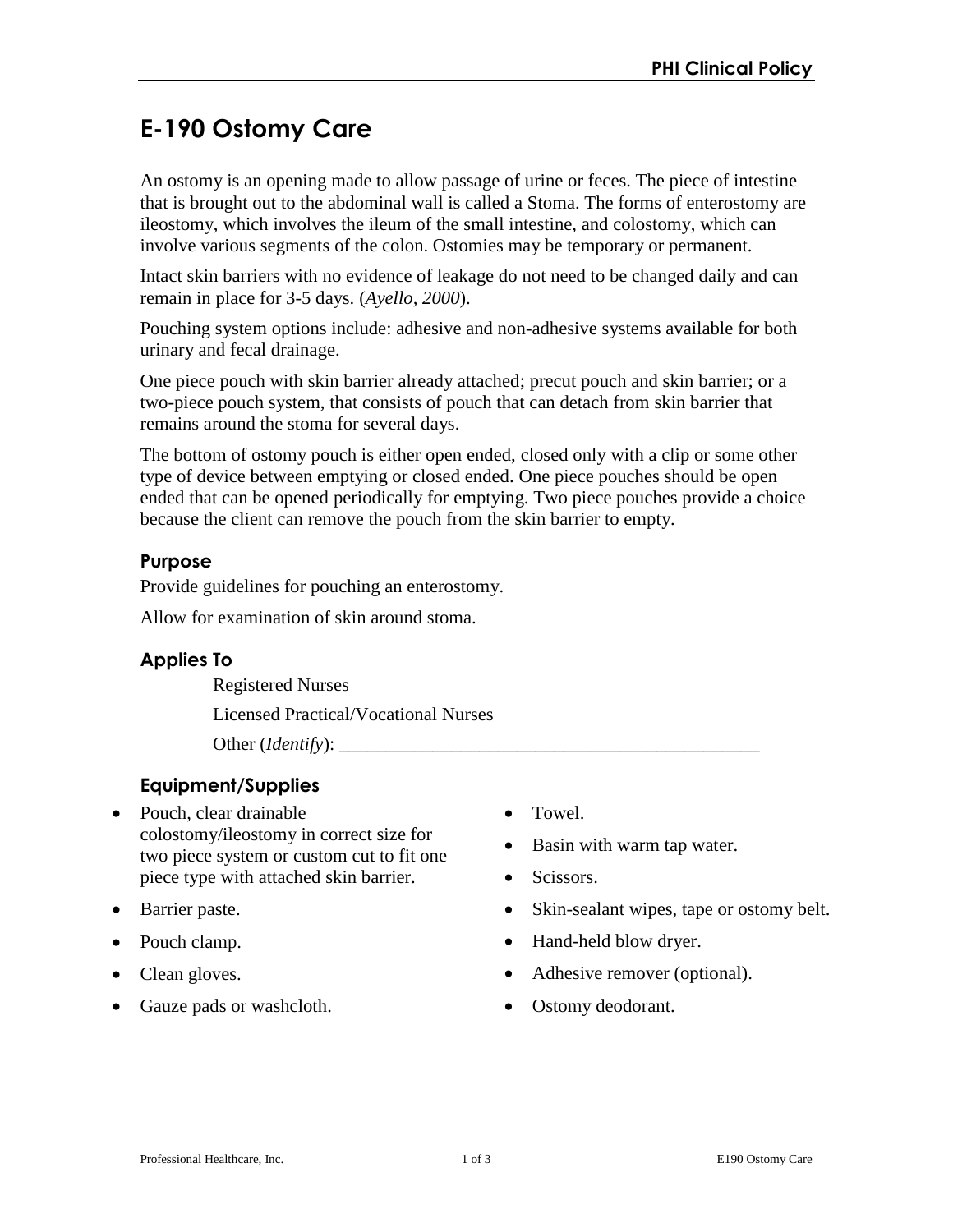#### **Procedure**

- 1. Position the client in standing or supine position.
- 2. Wash hands. Refer to the Hand Washing procedure.
- 3. Don clean gloves.
- 4. Remove used pouch. Gently push skin away from the barrier. Save clamp on pouch.
- 5. Gently cleanse stoma and surrounding skin using gauze pads or paper towels. *Do not scrub the skin.*
- 6. Dry skin by patting with towel. Use a hand-held blow dryer on a cool setting to dry thoroughly.
- 7. Assess skin condition.
- 8. Measure the stoma and cut the appliance opening 1/16 to 1/8 inch larger than the stoma. Fold up bottom of pouch and apply clamp.
- 9. Apply sealant wipe to skin around stoma and let dry thoroughly.
- 10. Apply barrier paste to appliance around opening.
- 11. Place barrier over stoma and press down gently. The bottom opening of the pouch should point toward the client's knees if the client is ambulatory and to the down side of the abdomen if the client is bed bound.
- 12. Maintain gentle pressure around the appliance for one to two minutes. This maintains a secure seal to prevent leaking.
- 13. If using a two-piece pouch, slowly peel off adhesive backing and smooth onto skin. Apply pouch. Check to verify placement.
- 14. Remove gloves and dispose of old pouch and supplies according to the Agency Waste Disposal Policy.
- 15. Wash hands. Refer to the Hand Washing procedure.
- 16. Change pouch every five to seven days, unless leaking. *Skin quickly becomes excoriated with exposure to stool.*

## **Documentation Guidelines**

Document in the clinical record:

- 1. Type of pouch and skin barrier applied. Amount and appearance of stool or drainage in pouch, size of stoma, color and consistency of stool, condition of skin.
- 2. The client's participation in the process, if any.
- 3. Teaching done and client response to teaching.